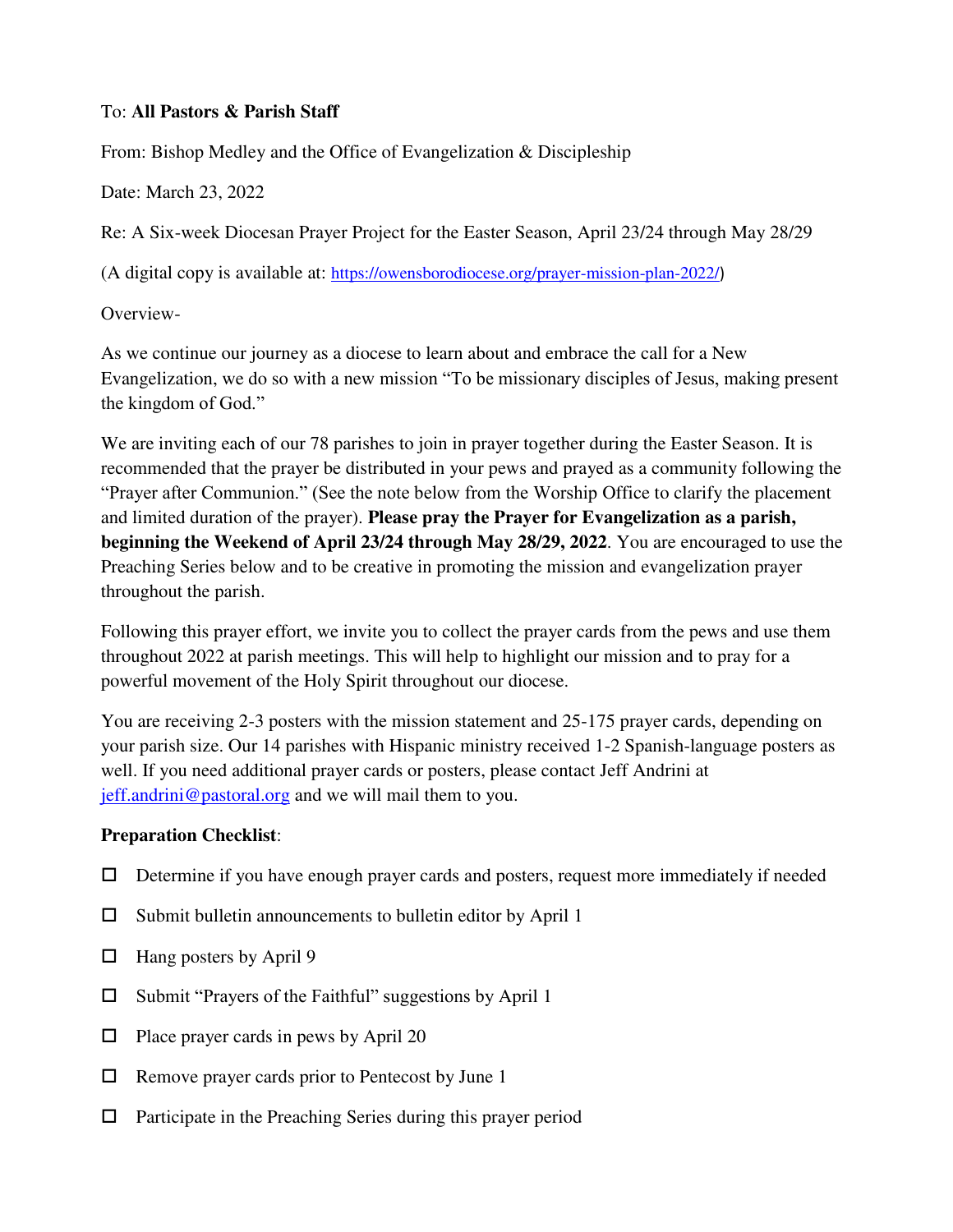### **A word from Lauren Johnson from the Worship Office…**

The holy Mass is the most powerful prayer of the Church. In the Mass we truly participate in our Lord's salvific work to both glorify God the Father and make holy the Body of Christ (SC 10). We are being transformed by the Word of God and uniting ourselves with Christ's ultimate sacrifice and outpouring of love on the cross. When we hear the words of dismissal to "go and announce the Gospel of the Lord" (RM 144), we have been fully equipped for that timeless mission through our participation in the great prayer of holy Mass. After partaking in such a sublime mystery, the practice of adding additional prayers to the end of Mass are ordinarily unnecessary and discouraged. However, if prayers are added on a temporary basis due to a legitimate need, it would be most appropriate for it to come after the Prayer after Communion, which is where the *General Instruction of the Roman Missal* considers a suitable place for comments or "brief announcements, should they be necessary" (GIRM 90).

Many initiatives and goals arise throughout the years, and after this time of pandemic many of us are trying to get back on track. As a diocese, we believe that it is integral now more than ever to remember our *common and never-changing* mission of evangelization. So, throughout the month of January, every parish is invited to join together in praying the "Prayer for Evangelization" following the Prayer after Communion. As we collectively and intentionally lift up our mission in prayer to the Lord in union with the holy sacrifice of the Mass, may God hear us and supply the grace we need to live out our mission courageously together as the Catholic Church of the Diocese of Owensboro.

#### **Bulletin Announcements**:

April 9/10- The Diocese of Owensboro is promoting our mission in our work for evangelization throughout our diocese. We are 78 parishes, 17 schools with 1 mission: "To be missionary disciples of Jesus, making present the kingdom of God." Please join us in prayer as we pray the prayer for evangelization for six weeks of the Easter Season April 23 through May 29. Prayer cards will be placed in the pews in the coming weeks.

April 16/17- Beginning next week at all weekend Masses, we will join with the other parishes of the diocese praying a prayer for evangelization for six weeks. Our diocese is striving to incorporate the learning of our leaders over these past four years and to mobilize our parishes to be welcoming places that make present God's kingdom in the here and now.

April 23-24- This weekend is the beginning of a six-week period of prayer for evangelization that we might live our mission, "to be missionary disciples of Jesus, making present the kingdom of God." We are so blessed to have our Catholic faith and to gather as a community each week to receive the presence and power of Jesus. Please join us in praying as we discern how God is calling us to grow as disciples of Jesus and to share our faith with others.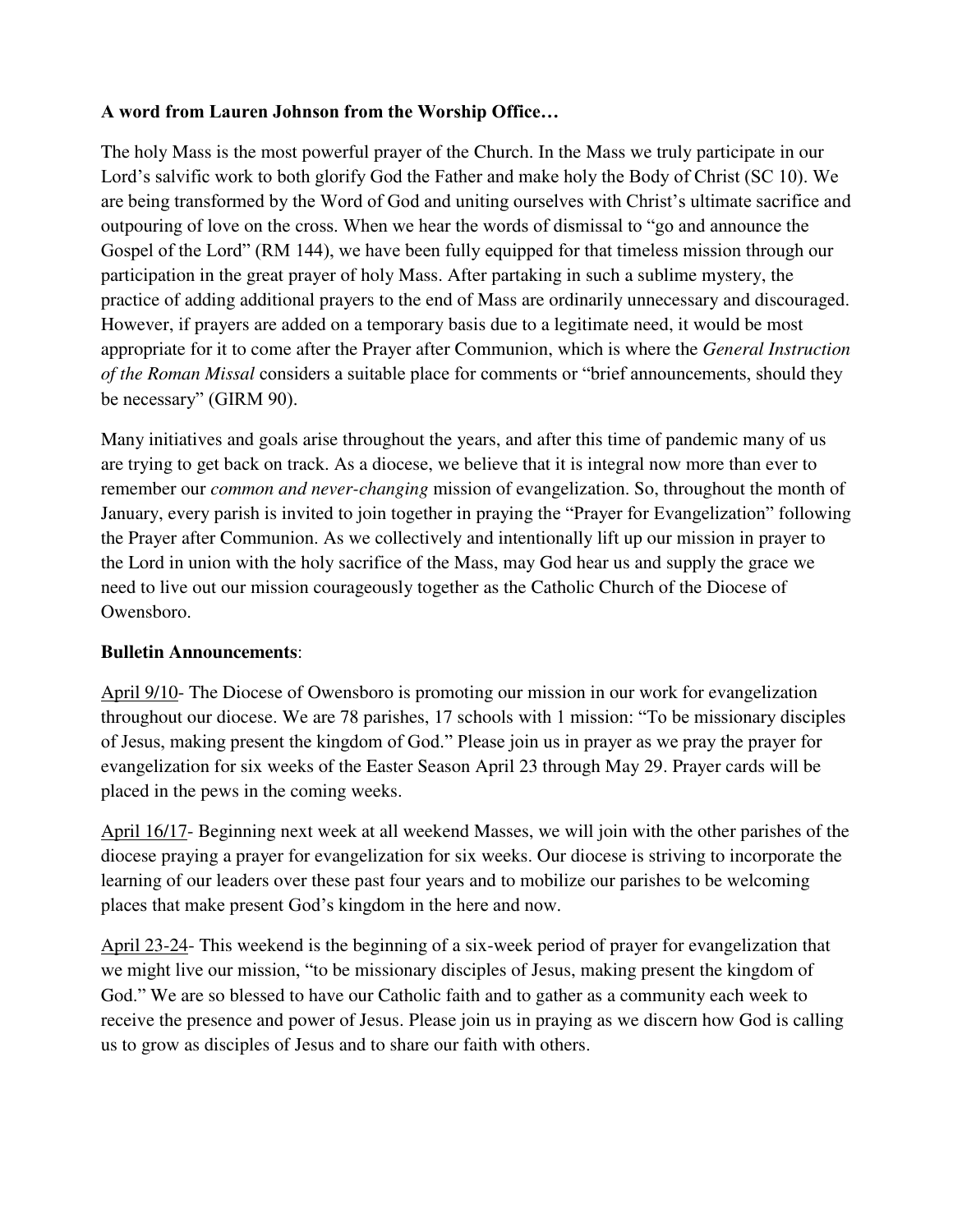April 30-May 1- What does it mean to have a mission in life and how does your faith impact this mission? As baptized members of Christ's Church, we are called to live the mission of Jesus. Please pray that as a Diocese and parish, we are equipped to live our mission.

May 7/8- Rate yourself 1 to 10, (1 being not at all and 10 be extremely close). How closely do I follow Jesus in my life? Spend 10 minutes each morning this week sitting with Jesus and reflecting on his teachings and your desire to follow him as closely as possible. As you are touched by God in this prayer time, be ready to share God's love with others.

May 14/15- The teachings of Jesus are not easy. In fact, the commandment that Jesus offered in today's reading is extremely difficult, "love one another." It is only when we receive God's love personally, that we are then transformed to be bearers of God's love to others! Look for ways this week to spend time with God and look around you to see people that need to experience God's love through you.

May 21-22- Come Holy Spirit! Evangelization is not just our work; it is a participation in the work of God. It is done in collaboration with God and we need to learn to experience and trust the Holy Spirit. As we move toward Pentecost, please keep praying for a new Pentecost in our Church!

May 28-29- Each of us have gifts that are needed in our Church to love, support and lead others to a deeper experience of God's love and daily provision. It is up to all of us to be missionary disciples of Jesus, making present the kingdom of God. What is one step you can take in being a closer disciple of Jesus?

# **Prayers of the Faithful**:

April 23/24- We pray for a fresh outpouring of the Holy Spirit upon all the parishes in our diocese as we embrace the mission "to be missionary disciples of Jesus, making present the kingdom of God." We pray to the Lord.

April 30-May 1- We pray that each member of our parish would come to understand the mission of Jesus more fully and grow in their knowledge and practice of missionary discipleship. We pray to the Lord.

May 7/8- We pray for the grace to more clearly hear Jesus' voice in our daily lives and to experience his presence in new and powerful ways and to reflect his love to others in all we do and say. We pray to the Lord.

May 14/15- We pray that all our members would come to experience the powerful love and mercy of Jesus and that we would reflect his love to the wider community. We pray to the Lord.

May 21/22- We pray for a deeper understanding and knowledge of the Holy Spirit and that we would be inspired and equipped to be a parish that lives the mission of Jesus. We pray to the Lord.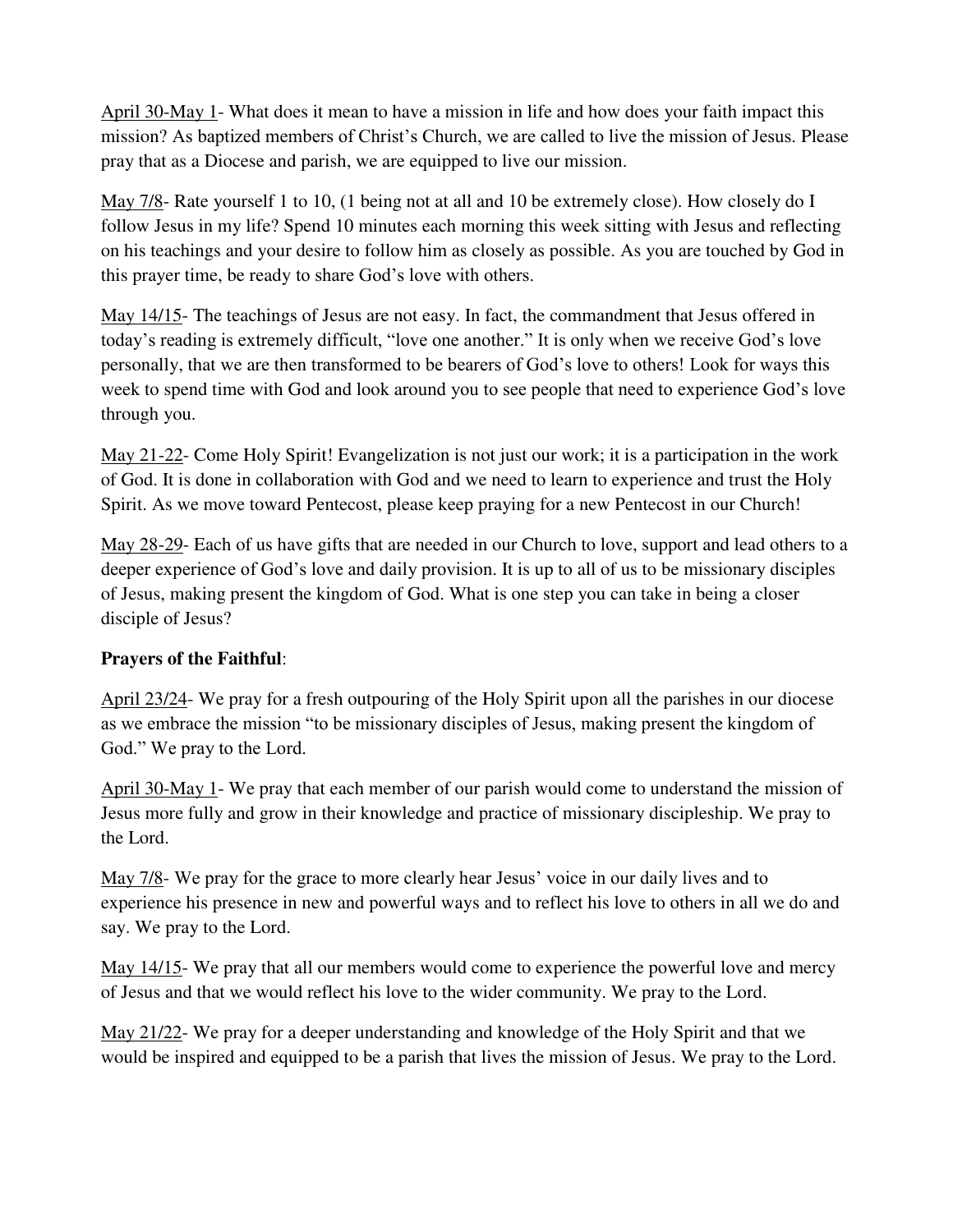May 28/29- We pray that each of us would experience God's love in our daily lives and live the mission of Jesus in all the various places our careers and lives take us. We pray to the Lord.

### **Easter Preaching Series**- On Mission!

You are invited to participate in the following preaching series and to be creative in promoting the theme each week and speaking to the overall mission of our diocese. Integrate the following ideas as you are able and see how the weekly bulletin announcement and prayers of the faithful help to do the same. Consider promoting the themes in your bulletin column and in promotion throughout the week prior to inviting people into the series. Finally, try to illustrate the points with stories from your own life and ministry that will help people see how God is working in and through your life. It helps people to think, "If God did that in your life, maybe, he could do that in mine too." We will be praying for you as you prepare and proclaim this series and asking for a movement of the Holy Spirit throughout our diocese.

# **April 23/24- Theme: We have a mission! (Second Sunday of Easter)**

The parishes of our diocese were asked to pray a prayer for evangelization beginning this weekend and throughout the Easter Season after the prayer after communion. Parish priests and parish staff members have been on a journey together over the past four years studying the Living as Missionary Disciples document from the United States Catholic Bishops. The fruit of this experience is a clear mission, which is on the prayer card in all our pews. We have 78 parishes, 17 schools, and ONE Mission: "To be missionary disciples of Jesus, making present the kingdom of God."

In today's gospel, we hear that Jesus came to visit the disciples as they were huddled in fear and he comforts them by saying, "Peace be with you." Like the early disciples we too have many worries and fears in our lives today. Name some worries or fears you have or that others may be experiencing. Jesus comes to us with that same message, "Peace be with you." But he does not stop there. He not only comforts their fears and spends time with them. He sends them on mission. Once comforted, once touched by the love and peace of Jesus, we too have something to offer the world. Jesus says, "As the Father sent me, so I send you." And still, he does not send us alone, he breathes on us and says, "Receive the Holy Spirit." The mission of the Church is not a mission simply for our priests and parish staff, in fact, it is not primarily for these employees of the Church. Rather, the mission is for all of us, in all the places our lives take us, we are called to live and proclaim the goodness and love of our great God. We are called to be missionary disciples, disciples on mission.

 First Reading: As we enter into the Easter season, we hear the Book of Acts proclaimed, which is filled with the story of God's power and presence among the people and this presence was often felt through the followers of Jesus. They actually made the kingdom of God present through their actions. In the Our Father prayer, we ask that values of God's kingdom would be present "on earth, as it is in heaven." God makes these values present in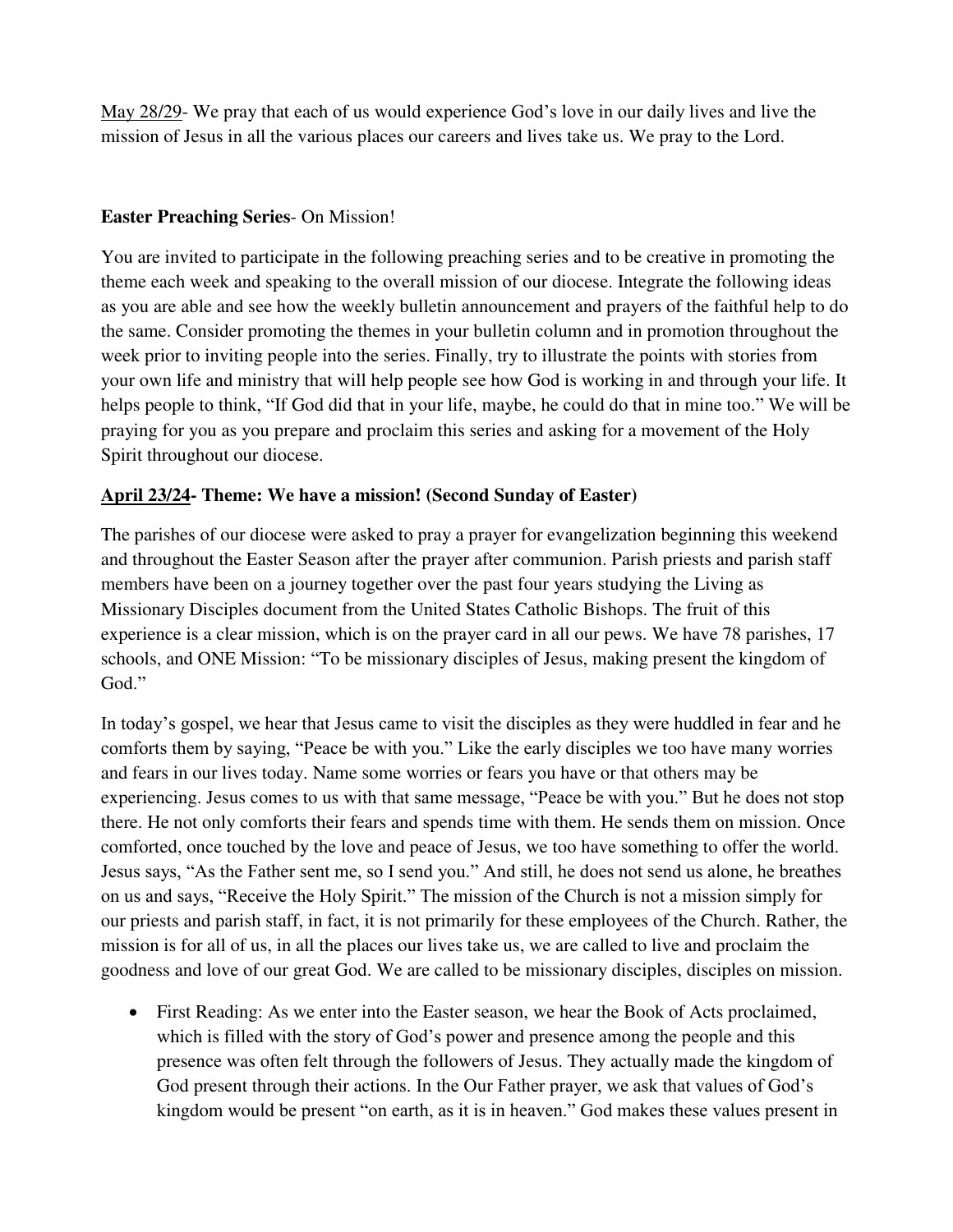the world through his followers. As disciples of Jesus, we are invited into union with God and God's purposes in our world.

- The Responsorial Psalm: As we reflect on how God is working in our lives and in our community, we must respond with the words of today's responsorial psalm, "Give thanks to the Lord for he is good, his love is everlasting."
- Second Reading: Like John in the book of Revelation, we too can be overwhelmed by what God asks of us. We too might feel that we are not worthy or the job is too big or dangerous, but God has these same words for us today, "Do not be afraid." For God is always with us and the mission of Jesus is still being lived out through you and me throughout the Church today. We have a mission! How is God inviting you to live it out within our Church and in our wider community?

### **April 30/May 1- Theme: Are you on Mission?!? (Third Sunday of Easter)**

The Easter Season readings are so amazing. We see how the disciples of Jesus come to the understanding of who Jesus is and their role in the Church and world. The fruit of their experience of God is awe inspiring.

In the gospel today we hear the story of Jesus visiting some of the disciples after the resurrection. He yells out to them, "Children, you have no fish, have you?" and they respond, "no." He tells them to cast their nets to the other side and all of a sudden their luck changed. Are you and I ready for this kind of move of the Holy Spirit in our midst? I believe that Jesus wants to bless our parish and give us new energy and vision to make a difference in the lives of people who live in our parish boundaries, but do you see yourself on mission for Jesus? Are you a missionary to the people far from Jesus in our area? What did you think a missionary was when you were growing up? And how has this definition changed for you today? (Share your personal thoughts to this question.)

Jesus is asking you and me the same question he asked, St. Peter, "do you love me?" If we answer yes to this question, our lives ought to make present God's kingdom in the here and now. Each of us know people that doubt God's existence and at times we may have doubts as well. Each of us meet people regularly that have difficult crosses to bear and we can help ease their suffering and walk with them. The mission of Jesus is for each baptized members of the Church. Will you invite Jesus to be the center of your life today and ask him to inspire you for the mission he has for you this week and for the rest of your life?

- First Reading: We all have different gifts, personalities, abilities and dispositions, but we are all called by God to reflect God's love and be on the mission of Jesus. In the first reading, the disciples are face to face with the Jewish authorities giving an account of their words. They are in hot water, but they are filled with the spirit and bold in speaking God's name. Not everyone can speak in front of crowds or articulate all of our Catholic teachings, but each of us are called to be on mission to live lives that reflect God's love and plan.
- The Responsorial Psalm: If you hear his voice today, harden not your hearts and invite Jesus into the center of your life.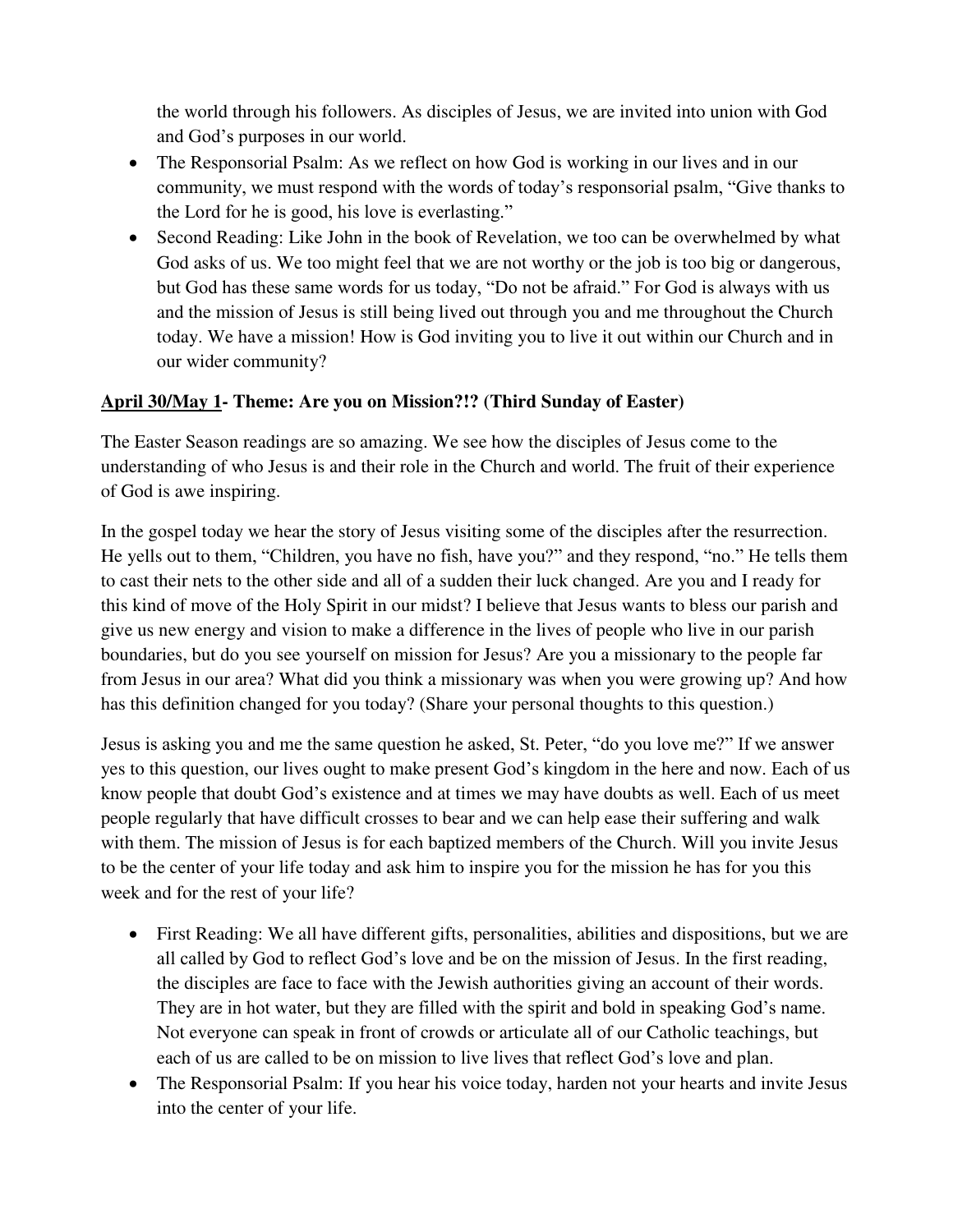Second Reading: The second reading is a vision of heaven and challenges us, on this side of eternity, to worship God with our lives. Our worship of God and our intimate relationship with Jesus and the Holy Spirit are the very things that lead to an abundant life this side of eternity. God deserves our love, honor, respect and worship. When we live for God and take the focus off of us and accept the mission we are called to embrace as followers of Jesus, so many good things can happen. And like those fishermen in today's gospel, be ready to be awe inspired, because our God works in abundance. Let's all pray today that every member of our parish will recognize and accept that we each have a role to play in the mission of Jesus. Our Church needs all of us to be fully engaged disciples of Jesus, sharing our gifts and talents with the world. I invite each of us to grow in our relationship with Jesus and to recognize that everyone of us has a role to play in our parish and in the world.

#### **May 7/8- Theme: Follow Jesus! (Fourth Sunday of Easter)**

Pope Francis is known for doing things a little unconventional. This story may or may not be true. One day, he asked his personal driver to take him out for a secret ride in the country side of Romeno guard and no reporters. As soon as they got out of the city, the Pope asked his driver, a 30 year old olive skinned guy with a beard and long hair if he could drive. Pope Francis got behind the wheel and floored it. He was blasting down the road and when right by a police car. He got pulled over and the officer approached the car. Pope Francis rolled down the window and asked the rookie officer if he could help him. The officer panicked and went back to his car and radioed in. Sergant, I've made a terrible mistake. I've pulled over someone really important. Is he the governor? No sir, more important. Is he the president of Italy? No, more important. I think I just pulled Jesus over. The sergeant tried to control his laughter and said why do you think you pulled over Jesus? Well, I can't be sure it Jesus, but this much I know for sure- the Pope is his chauffeur.

The point of my story is that like this young police officer, some people think they are following Jesus, but how can they know for sure? In our gospel today, Jesus tells us that his followers know his voice and they follow him. To be disciples of Jesus, is to actually do what he did. This is not an easy thing to do. Jesus tells us to be kind, generous, to provide for those in need, to love our enemies and to not judge others. These are hard teachings to be sure, but as disciples, we are called to strive to be holy and reflect God's love to the world. This comes about as we foster an intimate and personal relationship with God. As we come to Mass today and receive Jesus's body and blood, let us recommit ourselves to lives that are positive advertisements for what it means to be a Christian. Let us strive to live a life that looks like the values of Jesus and follow where he leads us. And to do this we need to spend time with Jesus every day.

The truth is, that Jesus is with us every moment of our lives. So it is not hard to spend time with him. We simply need to make time to recognized God's presence and speak and listen for God's voice. Consider taking 10 minutes each day to just be with God and watch the many ways the presence of God is revealed in your life.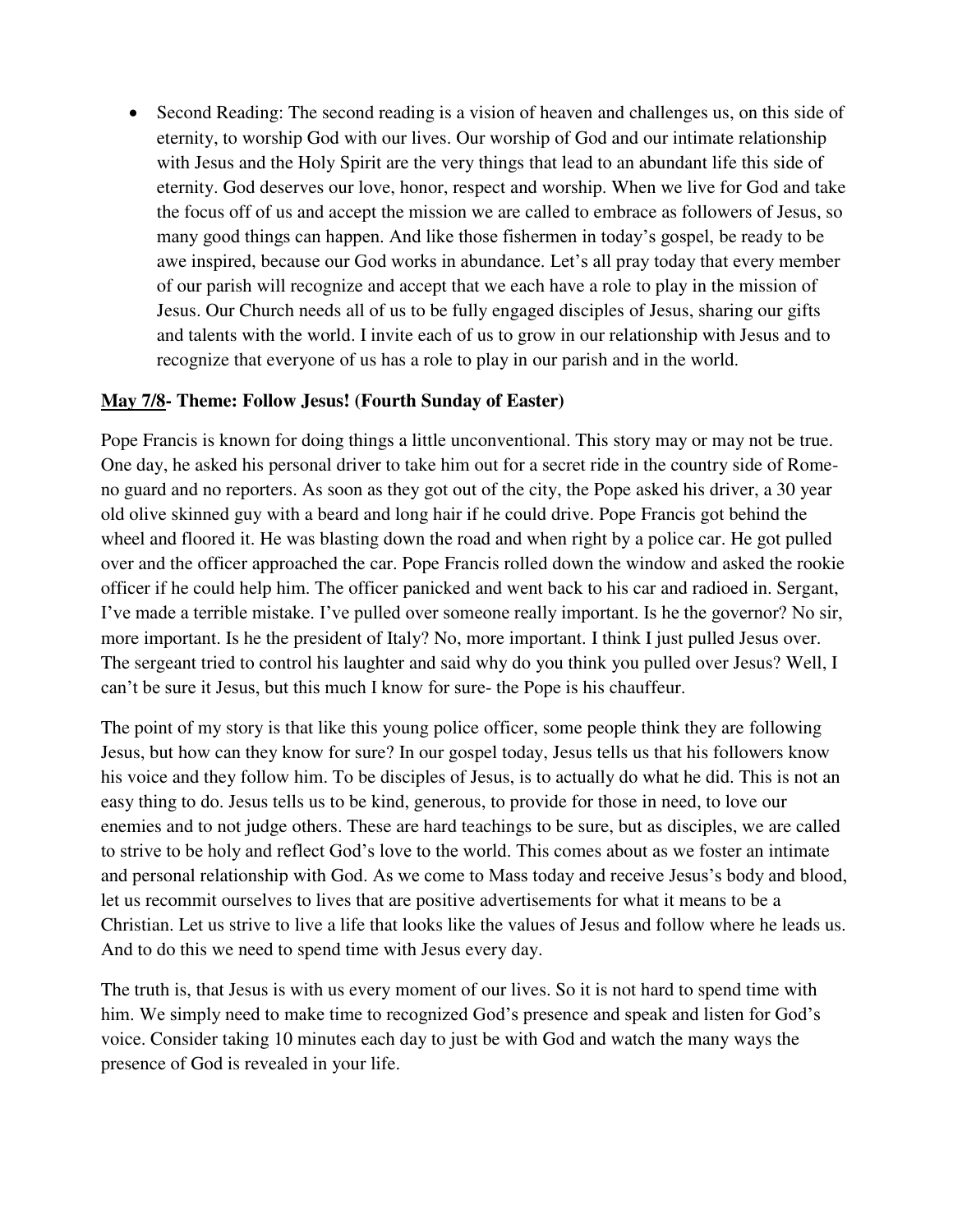- First Reading: In our first reading today, we are given a picture of wild success. So many people came to Church to hear the teachings of Paul and Barnabas. Some of the people did not accept their teaching, so they explained that it is for all people and many Gentiles came to believe in Jesus. Paul and Barnabas did experience some persecution, but they went away joyful and full of the Holy Spirit. And many people were transformed by their teaching as they invited Jesus into their lives.
- Responsorial Psalm: In our responsorial Psalm today we proclaimed that "We are his people, the sheep of his flock." Let us be so grateful to be here and open our hearts fully to Jesus in his word and in the gift of his body and blood. May we truly become his followers, his disciples, and experience the abundant life he invites us to live.
- Second Reading: In John's vision in our second reading today, he says that the Lord will be our shepherd and that he will guide his sheep to springs of the water of life and wipe away every tear. Follow Jesus and allow him to lead you to be a missionary disciple, making present the kingdom of God and be amazed at how close God is and how much you are loved. To follow Jesus is the most important decision that any of us make in our entire lives. Make this choice every day and learn to know the shepherd's voice and God's tender care for you.

# **May 14/15- Theme: Embody Love! (Fifth Sunday of Easter)**

Every Easter Season is a reminder that the early disciples were filled with God's love and shared that love with fellow believers and everyone they met. Their lives were so powerfully changed and they lived in Christian community and made present God's kingdom in the way the behaved and believed. They embodied love, by embracing God and being filled with the Holy Spirit.

In what ways are we similar to the early Church and where do we need renewal and transformation? It is awesome to see the spread of the Catholic Church around the world. Our Church has long been a world leader in promoting virtue and serving the human family by creating schools, universities, hospitals and humanitarian agencies. Perhaps more than anything, let us be reminded today that to live the mission of Jesus our number one goal needs to be Jesus' new commandment, "Love one another." He goes onto say, "Just as I have loved you, you should love one another. By this everyone will know that you are my disciples." Our greatest tool to evangelize the world is to love.

- First Reading: In our first reading today we hear how new Churches were being formed and how elders were set up and how each church took on the responsibility of the mission of Jesus. They prayed together, fasted, sought out God's presence and embodied God's love to their wider communities and their churches grew. Today, like in the early church, each member of our community has an important role to play in the mission and each of us are called to Embrace Love and reflect Jesus to the world.
- Responsorial Psalm: Our Psalm response is our response to God for loving each of us unconditionally and transforming us to be more like Jesus. "I will praise your name forever, my king and my God." It is God work in us, not of anything we have done or how great we are, but rather, how great God is and what God has done in our lives!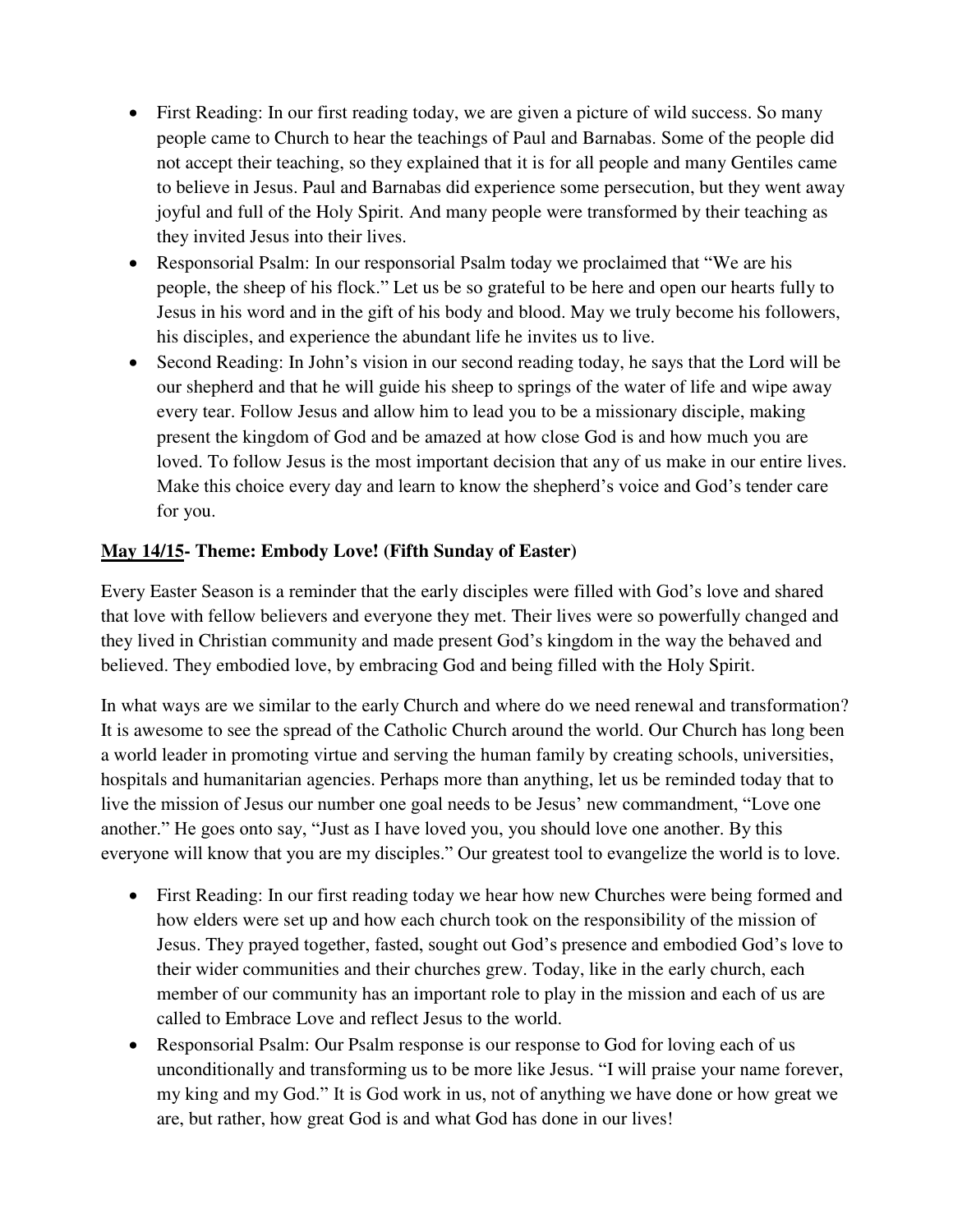Second Reading: In John's vision this week, we hear that God's home is among us. God is with us always and when we all lean into God, embody love and live the mission of Jesus, that God will make all things new. Are you ready to embody love and watch God make all things new before our very eyes? Just how do we embody love? It comes from receiving this love in the Eucharist and in our daily prayer. The more we experience the love of God, the more we are transformed by this love and the more we embody it for others.

# **May 21/22- Theme: Come Holy Spirit! (Sixth Sunday of Easter)**

At times, if feels like the Holy Spirit is the forgotten part of the Trinity. It seems mysterious, hard to picture and even harder to pray to, yet Jesus tells his early followers that "The Advocate, the Holy Spirit, whom the Father will send in my name, will teach everything and remind you of all I have said." It seems that getting to know the Holy Spirit is pretty important. As we move toward the celebration of Pentecost in two weeks, let us daily pray for a new Pentecost and a deeper awareness of the love and power of the Holy Spirit. Let us pray, "Come Holy Spirit" and when the Spirit does come, let us be ready to receive the gifts and graces that are offered to us. (Share a story of how the Holy Spirit has worked in your life recently.)

 First Reading: In our first reading, we see how the Holy Spirit worked in the early Church. They had a difficult question to respond to and there were different opinions on how it should be handled. In fact, it created divisions among the leaders, but over time and with patience and the guidance of the Holy Spirit, they came to understand what God was calling them to decide. And let's just say, there were some very happy Gentiles when the decision was made.

It is also worth drawing attention to the Synod process that is taking place in our church today. Our diocese is compiling the information from all the listening sessions of the past several months and we will be submitting it this summer to the United States Conference of Catholic Bishops. All the episcopal conferences of the world will be compiling the responses from their territories and then submitting a summary to the Vatican this fall. Then in the fall of 2023, the world's Bishops will gather to reflect on all this information and discern where the Holy Spirit is leading. Come Holy Spirit and lead this process for your Church.

- Responsorial Psalm: O God, let all the nations praise you. For you love your creation and are full of mercy for the world.
- Second Reading: In John's vision, there is no temple in the city, for its temple is the Lord God the Almighty and the Lamb. And he goes onto say that the city has no sun or moon, for there is no need for the glory of God is its light. When we as individuals and as a Church put God at the center, in this right place, then we have the wisdom, grace and power through Jesus to live our mission to be missionary disciples of Jesus, making present the kingdom of God. Let us learn to pray, "Come Holy Spirit" and trust that God will guide us according to the divine will.